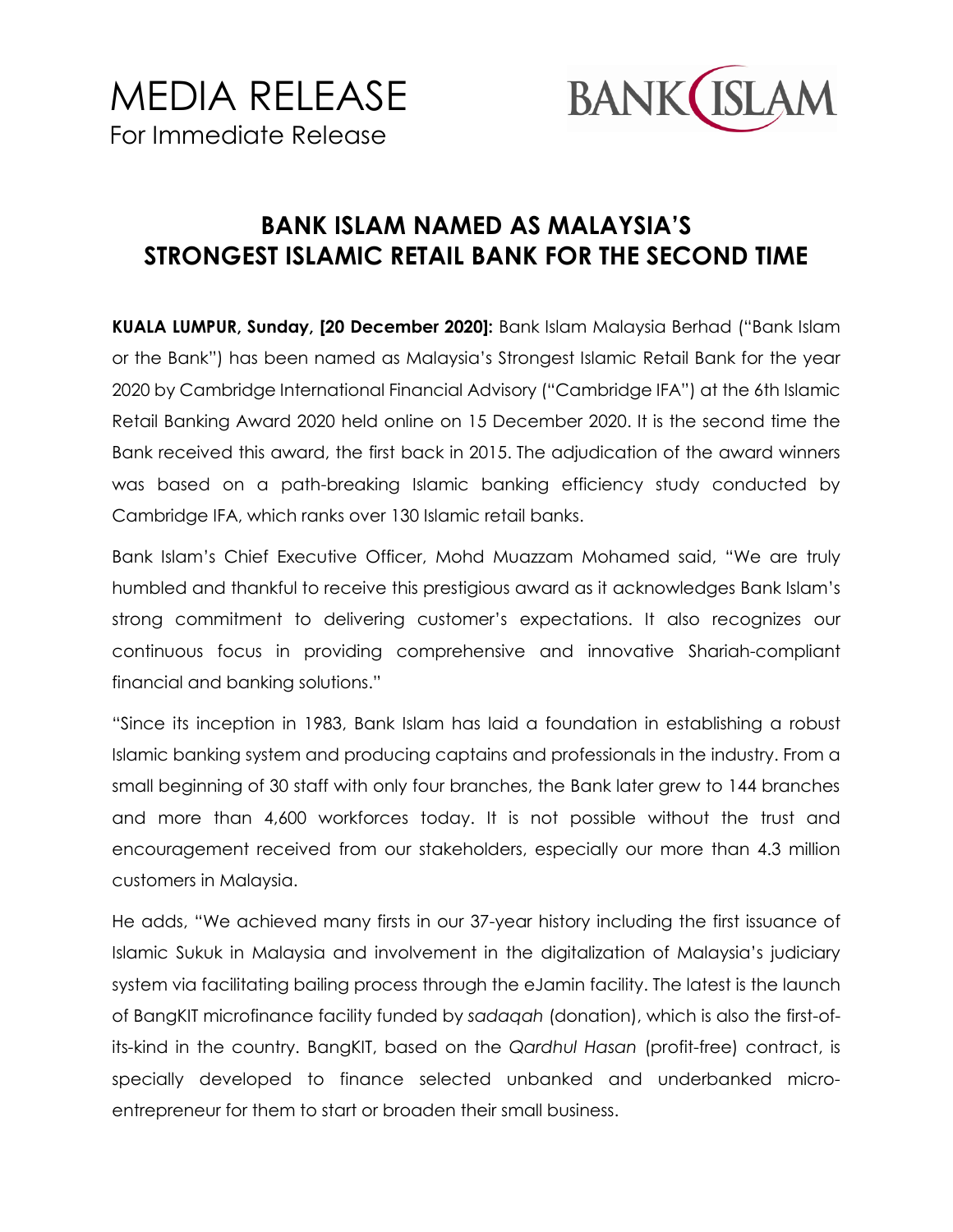"The Islamic banking industry continued to grow and developed with a rapidly changing time and market needs. In 2019, Bank Islam embarked in a 3-year strategic plan that also focuses on our digital banking initiative. Alhamdullilah, it was timely-planned as the COVID-19 pandemic not only has changed the way we do business but also accelerated our digital journey as more customers rely on digital technology to transact".

"Our mobile banking app, GO by Bank Islam had shown tremendous progress in a short period of more than 500,000 users with an average growth of usage of 50% from March 2020 when the government enforced Movement Control Order ("MCO") to curb the spread of the pandemic. Between March to September 2020, more than RM2.4 billion in transaction amount recorded through this app. We will be launching more services in GO by Bank Islam app to provide more convenience to our customers."

Bank Islam continues to offer attractive products and services, as well as campaigns and promotions during this trying time to not only attract new customers but also showing our appreciation to the current ones. Until October 2020, there are 3.3 million Debit Cards in circulation.

In term of spending numbers, we have seen positive debit card growth. It achieved RM353.12 million in October as opposed to RM208.72 million in March 2020.

Muazzam later adds, "Nevertheless, Bank Islam's strength is not determined solely by our financial accomplishments, but also through our efforts in ensuring support to the economy, community empowerment as well as environmental protection. We always believe that when Bank Islam thrives, the community prosper."

Since the onset of COVID-19, Bank Islam has been proactively contacting and providing support to its affected customers, be it individual or business segment. Until the end of June 2021, Bank Islam is offering Rescheduling and Restructuring facility, Targeted and Enhanced Targeted Repayment Assistance to eligible customers, particularly the B40, M40 and microenterprises. Various options are also available for Small and Medium Enterprises ("SME") to help them with their finances.